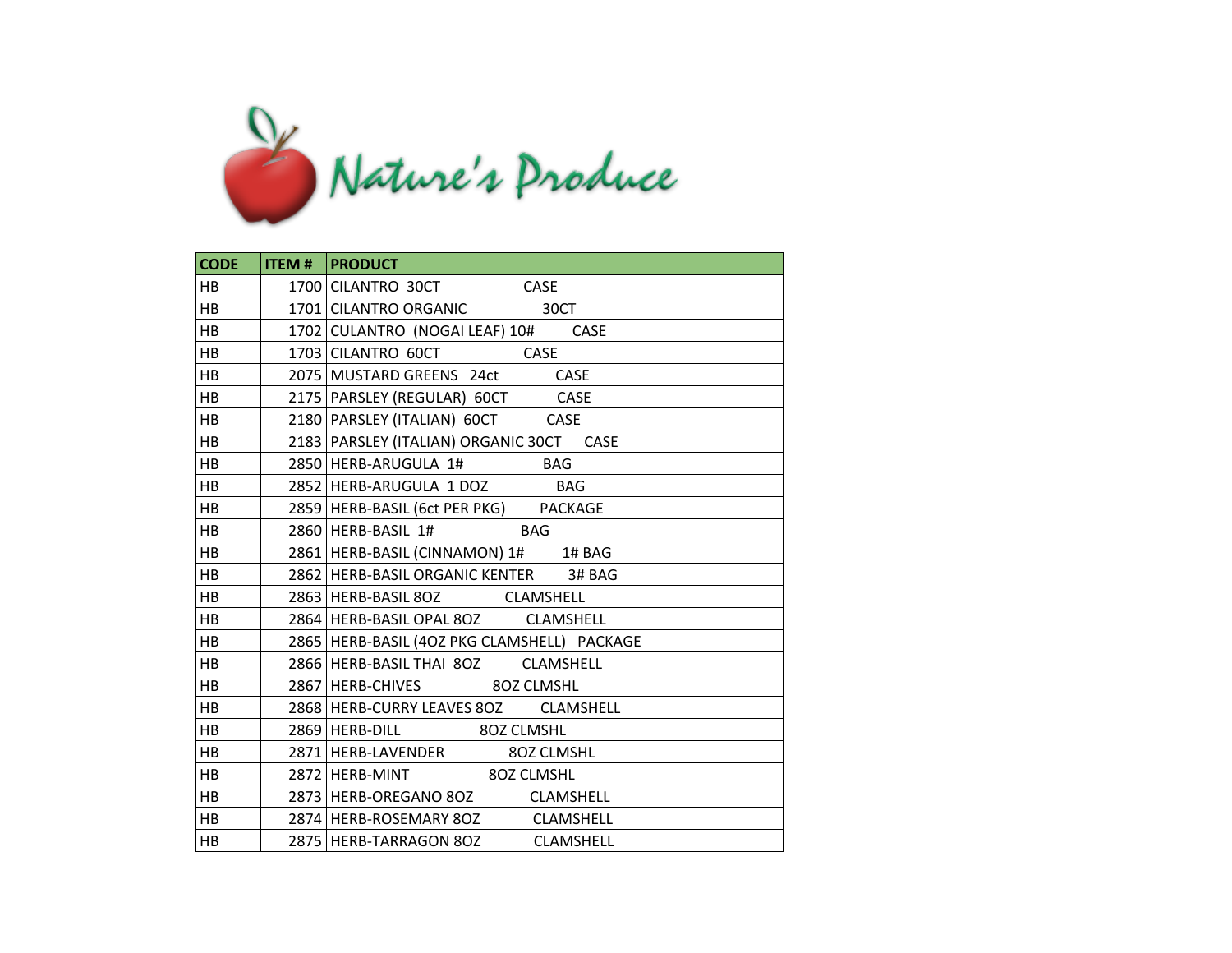| HB  | 2876 HERB-THYME 80Z CLMSHL                                                |
|-----|---------------------------------------------------------------------------|
| HB. | 2877   HERB-LEMON THYME 80Z CLMSHL                                        |
| HB  | 2878 HERB-LEMONGRASS RETAIL 6CT                                           |
| HB  | 2880 HERB-BASIL LEMON 1# 1# BAG                                           |
| HB  |                                                                           |
| HB  | 2885 HERB-BASIL PURPLE OPAL 1# BAG<br>2886 HERB-BASIL PURPLE OPAL 1 DOZEN |
| HB  | 2889 HERB-BASIL OPAL 402 PACKAGE CLAM SHELL                               |
| HB  | 2890 HERB-BASIL THAI 1# BAG                                               |
| HB  | 2892 HERB-BASIL THAI 1 DOZ BAG                                            |
| HB  | 2895 HERB-BAY LEAF 1# BAG                                                 |
| HB  | 2896 HERB-BAY LEAF 40z CLAMSHELL CLAMSHELL                                |
| HB  | 2900 HERB-CHERVIL 1# BAG                                                  |
| HB. | 2902 HERB-CHERVIL (RETAIL) 6CT TUB                                        |
| HB  | 2903 HERB-CHERVIL (4OZ CLAMSHELL) PACKAGE                                 |
| НB  | 2904 CILANTRO ROOT 30ct CASE                                              |
| HB  | 2905 HERB-CHIVES 1 DOZ BAG                                                |
| HВ  | 2907 HERB-CHIVES 1# BAG                                                   |
| HB  | 2908 RAURAM CORIANDER (VIETNAMESE) 1# BAG                                 |
| HB  | 2909 CHIVES IN THE POD PACKAGE                                            |
| HB  | 2911 HERB-APPLE MINT TOPS 50CT PACKAGE                                    |
| HB  | 2912 HERB-CHIVES (40Z CLAMSHELL) PACKAGE                                  |
| HB  | 2913 HERB-PINAPPLE MINT TOPS PACKAGE                                      |
| HB  | 2914 HERB-CHIVES GREEN/NIRA 1# BAG                                        |
| HB  | 2915   HERB-CHIVES YELLOW/NIRA 1# BAG                                     |
| HB  | 2917 HERB-CURRY LEAVES 1# BAG                                             |
| HB  | 2919 HERB-MINT (ORGANIC) 1# BAG 1# BAG                                    |
| HB  | 2920 HERB-DILL 1# BAG                                                     |
| HB. | 2921 HERB-DILL 1DZ BAG                                                    |
| HB  | 2922 HERB-DILL 40Z CLMSHL                                                 |
| HB  | 2923 HERB-LOROCO<br>1# BAG                                                |
| HB  | 2926   HERB-MINT (6ct PER PACKAGE) PACKAGE                                |
| HВ  | 2928 HERB-EPASOTE 1# BAG                                                  |
| HB  | 2931 HERB-KAFFIR LIME LEAVES 1# BAG                                       |
| HB  | 2932 HERB-LAVENDER 1# BAG                                                 |
| HB  | 2934 HERB-LEMON GRASS<br>1# BAG                                           |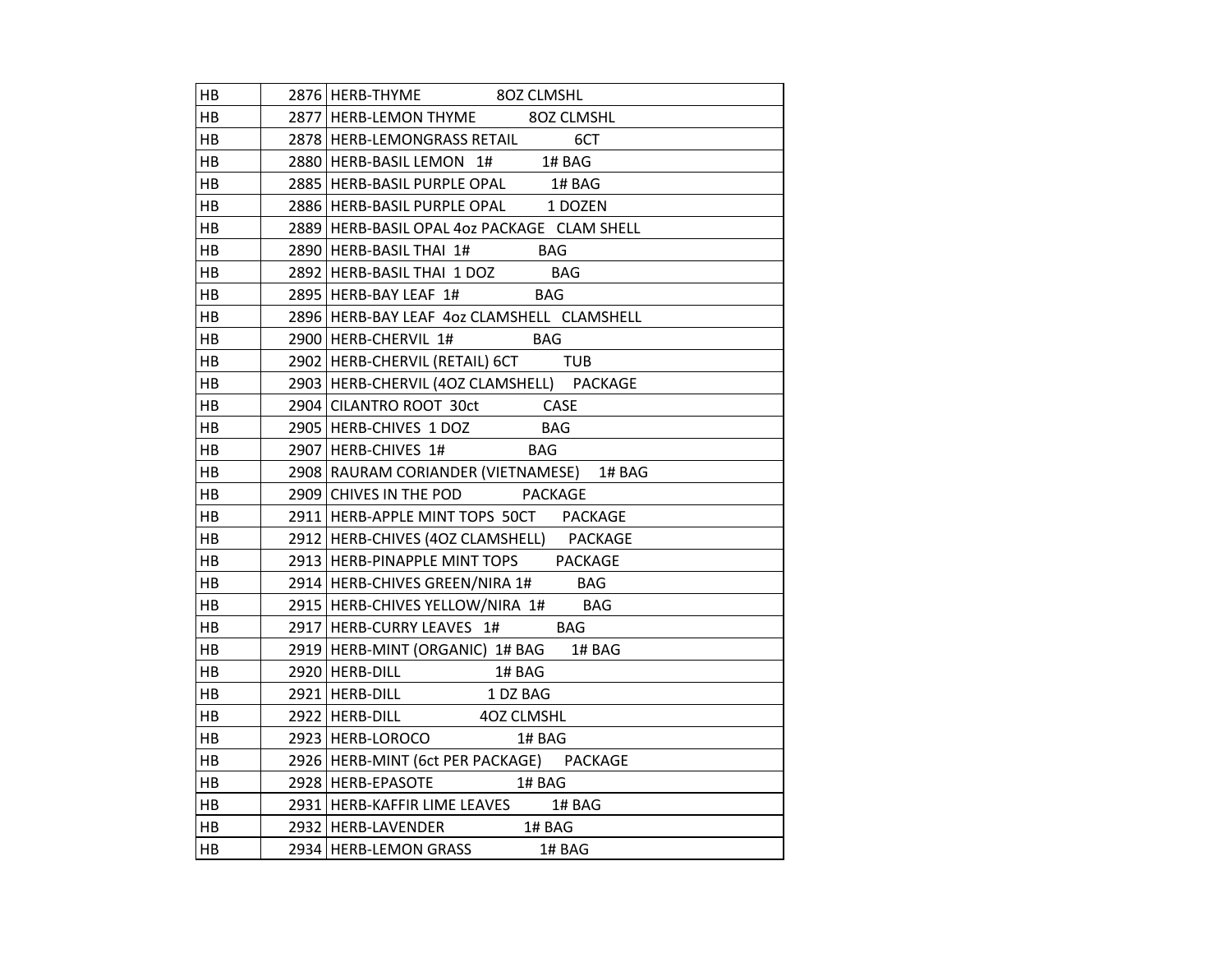| HB.       | 2936 HERB-LOVAGE 1# BAG                      |
|-----------|----------------------------------------------|
| HВ        | 2937   HERB-LEMON VERBENA<br>1# BAG          |
| HB        | 2938 LEMON BALM 1#                           |
| HB.       | 2940 HERB-MARJORAM 1# BAG                    |
| HB        | 2941   HERB-MARJORAM (4OZ CLAMSHELL) PACKAGE |
| HB        | 2943 HERB-MARJORAM 1 DOZEN BAG 1 DOZEN       |
| HB        | 2945 HERB-MINT 1# BAG                        |
| HB        | 2946 HERB-MINT 1 DOZEN                       |
| HВ        | 2947   HERB-MINT (CHOCOLATE) 1# BAG 1# BAG   |
| <b>HB</b> | 2948 HERB-SPEARMINT 1# BAG 1# BAG            |
| HВ        | 2949 HERB-SPEARMINT 1 DOZEN BAG 1 DOZEN      |
| HB        | 2950 HERB-MINT (40Z CLAMSHELL) PACKAGE       |
| HB.       | 2951   HERB-MINT (PINEAPPLE) 1# BAG 1# BAG   |
| HB        | 2953 HERB-MINT (MORACAN) 1# BAG              |
| HB        | 2954 HERB-MINT TOPS 80Z CLAMSHELL            |
| HB        | 2955 HERB-OREGANO 1# BAG                     |
| HB        | 2956 HERB-ROSEMARY 1 DOZEN                   |
| <b>HB</b> | 2957   HERB-OREGANO (40Z CLAMSHELL) PACKAGE  |
| HВ        | 2958 HERB-PEPPERMINT 1# BAG 1# BAG           |
| HB.       | 2959 HERB-OREGANO (RETAIL) 6 PKG TUB         |
| HB        | 2960 HERB-ROSEMARY 1# BAG                    |
| HB        | 2961   HERB-ROSEMARY (SKEWERS) 1# 1# bag     |
| HB        | 2962 HERB-ROSEMARY 40z CLAMSHELL             |
| HВ        | 2963 HERB-SAGE 4OZ CLAMSHELL                 |
| <b>HB</b> | 2965 HERB-SAGE 1# BAG                        |
| HB        | 2966 HERB-HOJA SANTA 1# BAG                  |
| HB        | 2967   HERB-SAGE (RETAIL) 6CT TUB            |
| HB        | 2968 HERB-SAGE PINEAPPLE 1# 1# BAG           |
| HB        | 2969 HERB-SAGE PURPLE OPAL 1# BAG 1# BAG     |
| HB        | 2970   HERB-SAVORY 1# BAG BAG                |
| НB        | 2971 HERB-POTTED MINT EACH                   |
| HB        | 2972 HERB-POTTED BASIL EACH                  |
| HB.       | 2973   HERB-SAGE PURPLE TOPS 50CT TRAY       |
| HB        | 2974 HERB-SAGE TOPS GOLD TRAY                |
| HB        | 2975   HERB-SORREL 1# BAG                    |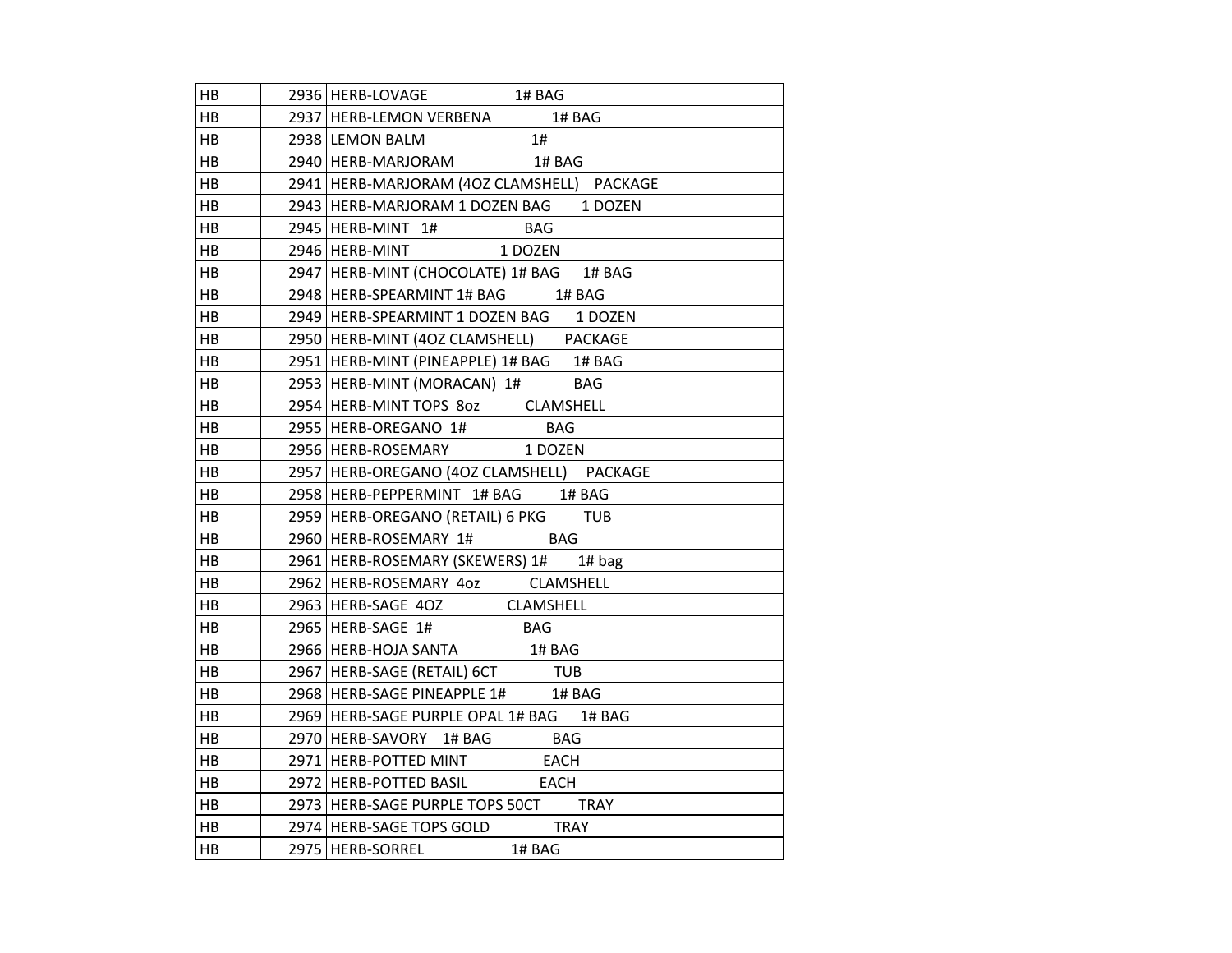| HB        | 2976 HERB-SORREL 1 DOZEN BAG 1 DOZEN       |
|-----------|--------------------------------------------|
| HB        | 2977   HERB-SORREL (RETAIL) 6CT TUB        |
| HB        | 2980 HERB-TARRAGON 1# BAG                  |
| <b>HB</b> | 2981 HERB-SAGE 80Z CLAMSHELL               |
| HB        | 2982 HERB-TARRAGON (40Z CLAMSHELL) PACKAGE |
| HB        | 2983   HERB-THYME 1DZ BAG                  |
| HB        | 2984 HERB-TARRAGON (RETAIL) 6CT TUB        |
| HB        | 2985 HERB-THYME 1# BAG                     |
| HB        | 2987   HERB-THYME 40Z CLMSHL               |
| HB        | 2990   HERB-THYME (LEMON) 1# BAG           |
| <b>HB</b> | 2991 HERB-THYME (LEMON) 1 DOZ BAG 1 DOZEN  |
| HB        | 2997   PURSLANE (VERDOLAGA) CASE           |
| HB        | 3001   HERB-CHERVIL 80Z CLAMSHELL          |
| HB        | 3005 WHEAT GRASS ORGANIC 5# CASE           |
| HB        | 3126 BABY (BEETS RED) PEELED 5# 5# BOX     |
| HB        | 4564 HERB-CILANTRO RETAIL 6CT TUB TUB      |
| HB        | 6202 HERB-AVOCADO LEAVES 1# BAG            |
| HB        | 11700 CILANTRO (6 EACH PER BAG) BAG        |
| HB        | 22920 HERB-DILL (TAMAI FARMS) 1# BAG       |
| HB        | 31359 FARM MKT (MINUTINA) BU               |
| HB        | 31360 FARM MKT (ARUGULA) WILD LB           |
| <b>HB</b> | 31371 FARM MKT (CILANTRO) BU               |
| HB        | 32180   PARSLEY (ITALIAN) 6@ PER BAG BAG   |
| HB        | 32416 SALSIFY (BY THE POUND) POUND         |
| HB        | 61372 FARM MKT (MINT)<br><b>BUNCH</b>      |
| HB        | 61700 CILANTRO (BY THE BUNCH) BUNCH        |
| HB        | 62027 FARM MKT (BASIL THAI) BUNCH          |
| <b>HB</b> | 62075 MUSTARD GREENS BU                    |
| HB        | 62175 PARSLEY (REGULAR) BY THE BU BUNCH    |
| HB        | 62180 PARSLEY (ITALIAN) BY THE BU BUNCH    |
| HB        | 62644 FARM MKT (PARSLEY) CASE              |
| HB        | 62850 ARUGULA (BY THE BUNCH) BUNCH         |
| HB        | 62860 HERB-BASIL (BY THE BUNCH) BUNCH      |
| HB        | 62865 HERB-BASIL 1 DOZ BAG                 |
| HB        | 62880 HERB-BASIL LEMON BY THE BUNCH BUNCH  |